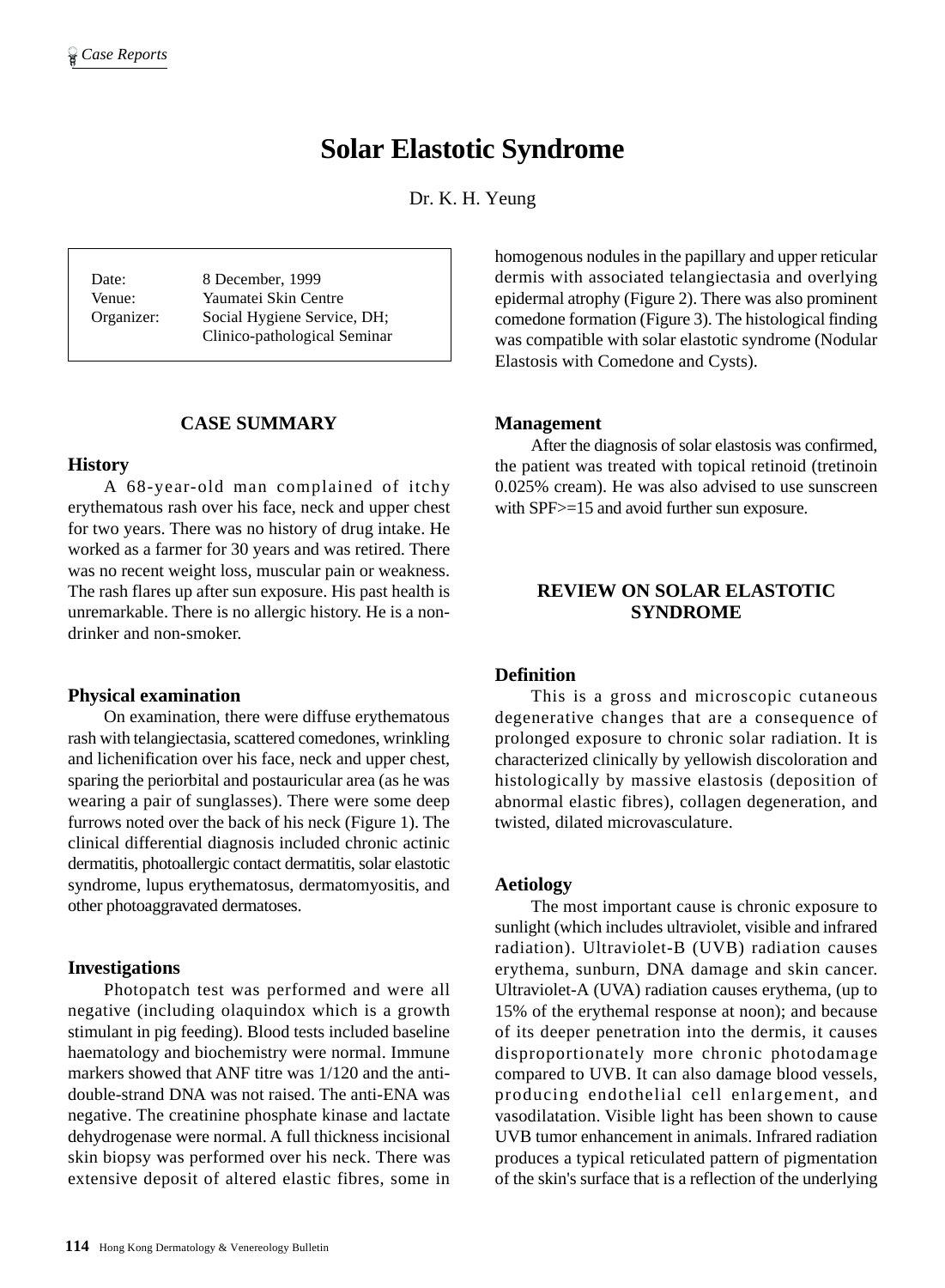

**Figure 1: Diffuse erythematous eruption with telangiectasia, comedones, and deep furrows on neck.**



**Figure 2: Low power of entire lesion. There is thickening of the entire papillary dermis by extensive deposit of altered elastic fibres associated with sun damage, contrasting the underlying normal eosinophilic reticular dermis. At the edge of the biopsy is comedone consisting of a distended follicular infundibulum. (H&E x20) (By courtesy of Dr. W. Y. Lam, Department of Pathology, TMH)**



**Figure 3: High magnification showing comedone and adjacent skin with sun altered elastic fibres in the papillary dermis. (H&E x100) (By courtesy of Dr. W. Y. Lam, Department of Pathology, TMH)**

dilated, leaking blood vessels. It can also induce elastosis, telangiectasia, epidermal atypia, and keratosis. The clinical cutaneous damage is related to the cumulative dose of radiation and individual variation in susceptibility (for example skin type). Photoaging, particularly wrinkling and skin cancer, is exacerbated in smokers.

# **Clinical features**

Clinical changes may vary in different races with different skin type. They include various degree of wrinkles, furrows and yellow discoloration of the skin on light-exposed areas, for example the forehead and the back of the neck (irregular rhomboidal pattern-cutis rhomboidalis nuchae). A combination of senile comedones, infundibular follicular cysts around the periorbital area with elastotic degenerative changes is known as *Favre-Racouchot* syndrome. Other associated solar damages such as laxity, roughness, irregular hyperpigmentation, telangiectasia, solar keratosis and malignancy may also be found.

# **Histopathology**

At early stage, there is a perivenular lymphohistiocytic infiltrate, with degranulating mast cells, degeneration of collagen and deposition of abnormal elastotic material. In later stage, massive quantity of thickened, tangled, and degraded elastic fibres can be seen, with tightly packed collagen fibrils replace elastic microfilaments and finally degenerates into an amorphous elastotic mass. The microcirculation become dilated and twisted (seen as telangiectasia) and finally very sparse, while vessel walls are initially thickened and later thinned.

# **Prevention and treatment**

## *General measures*

Wearing tightly woven clothing and wide-brim hat are simple and practical ways of protecting the skin. Direct sun exposure from 11 am to 2 pm should be avoided as it constitutes nearly half of the daily ultraviolet light.

## *Specific measures*

#### *Sunscreen*

Sunscreen can mitigate the harmful effects of UVA